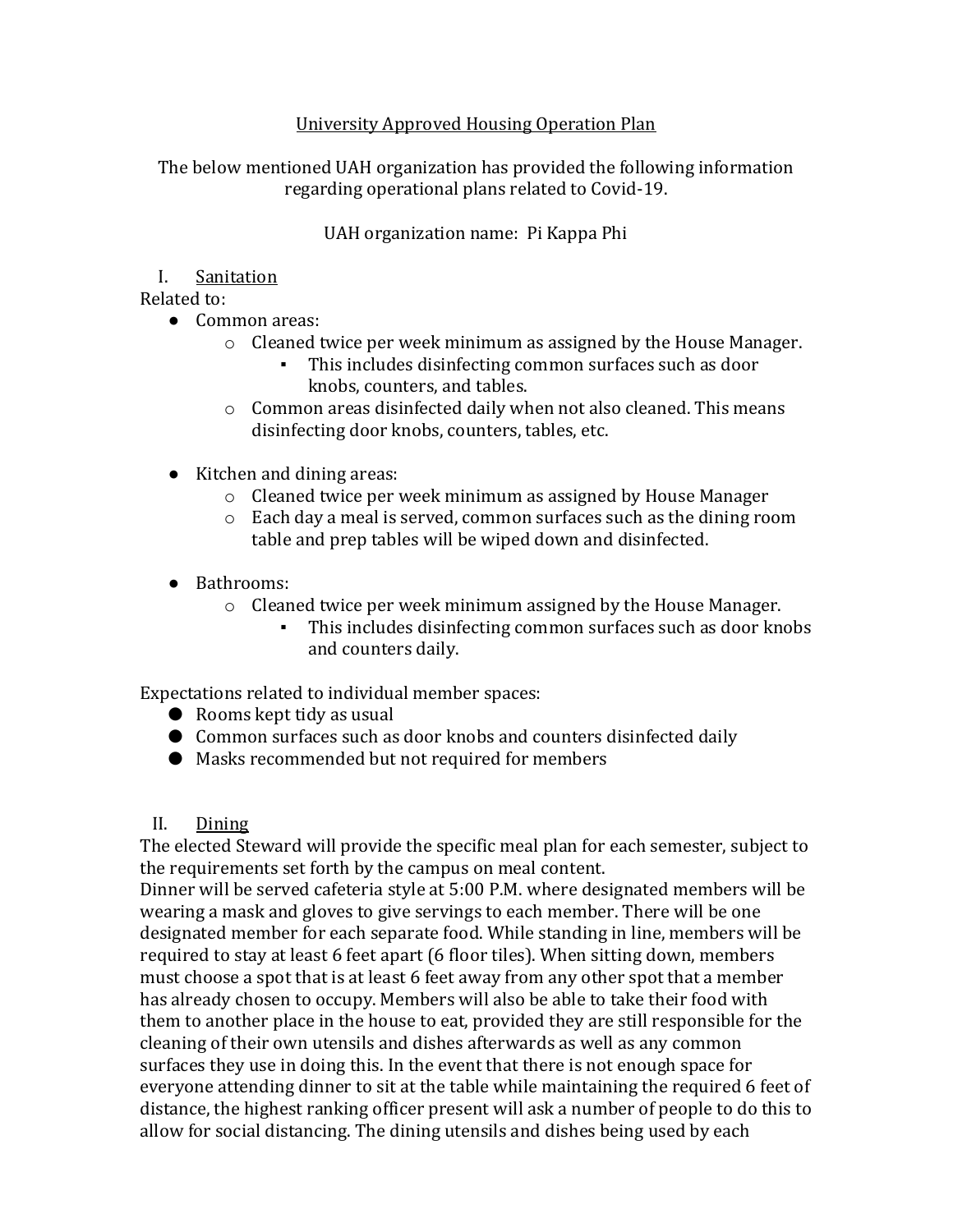member (plate, spoon, fork, etc.) will be designated to them at the beginning of the semester, and they will be responsible for their own utensils and dishes. This is to ensure that even carefully cleaned equipment is not to be shared if not absolutely necessary.

### III. Shared and common spaces

Common spaces are to remain clean and disinfectant wipes or spray will be provided to wipe down the area before and after use. We will recommend against an excess of 5 people in a bedroom at one time and 10 people in a public space at one time unless necessary. (Dinner is an example of a time when 10-20 people might be in a public space) Masks are recommended but not required for members. However, they will be required for visitors, subject to the Visitor Policy listed below.

## IV. Sleeping

Maximum people per room: 3 Three room types

- Large three-person rooms
- Traditional two-person rooms
- Smaller one-person rooms

Three person rooms will only be filled if necessary to house all of the members. Beds will not be directly next to each other unless they are arranged head to toe or bunk beds.

# V. Visitor policy

Only people who are known to not be sick and who are invited will be allowed to visit. It will be the responsibility of the member inviting a visitor over to take the visitor through a process upon arrival. This process includes:

- 1. Checking that the visitor has a mask and is willing to wear it during the visit
- 2. Checking the visitor's temperature and recording it on a sheet provided to them at the door
- 3. Making sure the visitor uses hand sanitizer provided at the door or immediately washes their hands upon arrival
- 4. Recording the name and contact information of the visitor as well as time and date in/out on the sheet mentioned above

If at any time a visitor is found to be noncompliant with these rules, and the responsible member is written up, the judicial board of the chapter will punish them accordingly. They will also be asked to limit gathering in excess of 5 people in a bedroom or 10 people in a public space at one time. Masks will be required for visitors and recommended for members. The sheet with temperatures and contact information about visitors as well as the name of the member that invited them and date/time in and out will be replaced regularly and used to update a spreadsheet shared by the executive council. This spreadsheet will be used when determining responsibilities in noncompliance situations listed above as well as for contact tracing if necessary.